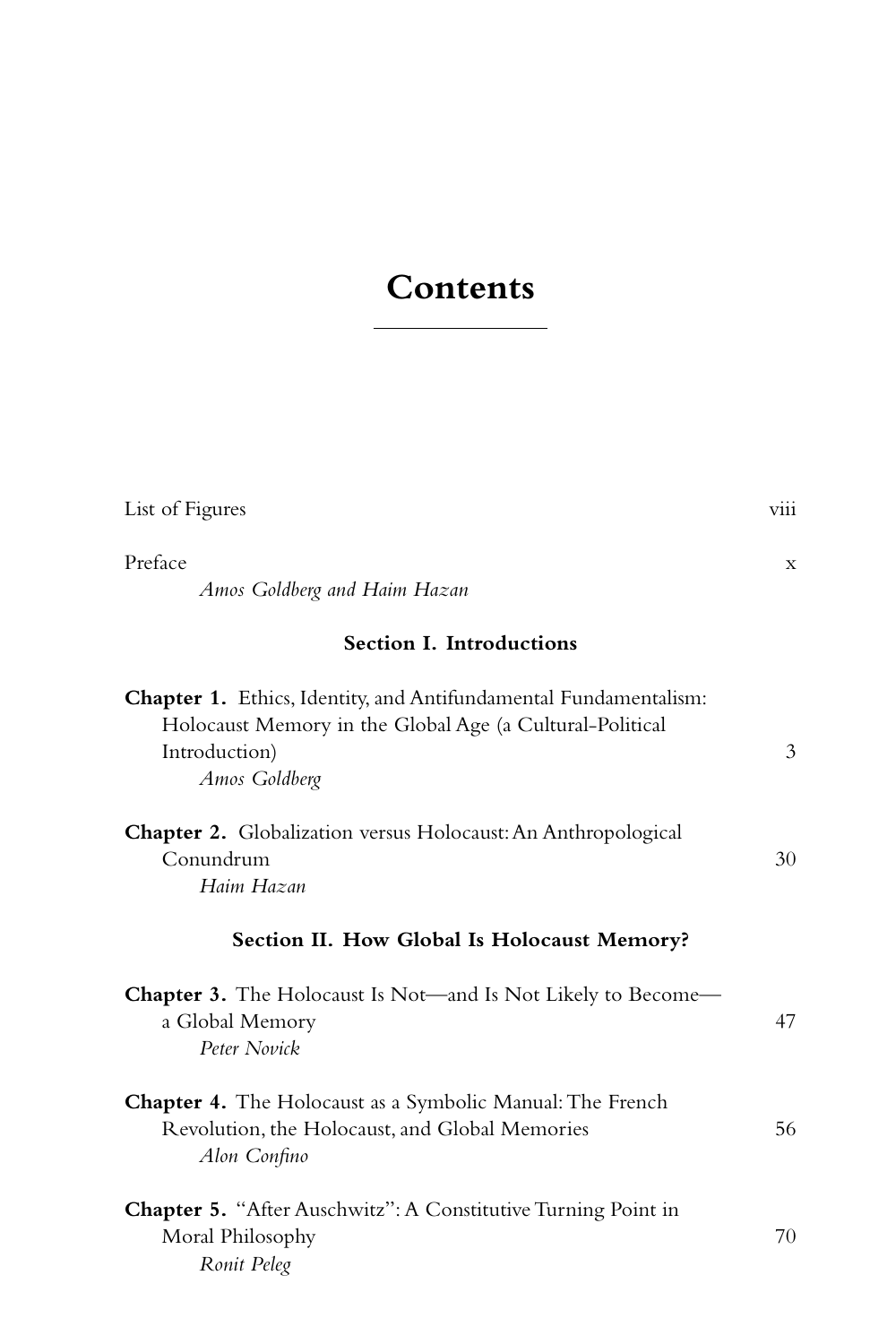| <b>Chapter 6.</b> Cosmopolitan Body: The Holocaust as Route to the<br>Globally Human<br>Nigel Rapport                                                                                          | 99  |
|------------------------------------------------------------------------------------------------------------------------------------------------------------------------------------------------|-----|
| Section III. Memory, Trauma, and Testimony:<br>The Holocaust and Non-Western Memories                                                                                                          |     |
| Chapter 7. Holocaust Memories and Cosmopolitan Practices:<br>Humanitarian Witnessing between Emergencies and the<br>Catastrophe<br>Michal Givoni                                               | 121 |
| <b>Chapter 8.</b> The Global Semiotics of Trauma and Testimony:<br>A Comparative Study of Jewish Israeli, Cambodian Canadian,<br>and Cambodian Genocide Descendant Legacies<br>Carol A. Kidron | 146 |
| Chapter 9. Genres of Identification: Holocaust Testimony and<br>Postcolonial Witness<br>Louise Bethlehem                                                                                       | 171 |
| <b>Chapter 10.</b> Commemorating the Twentieth Century: The Holocaust<br>and Nonviolent Struggle in Global Discourse<br>Tamar Katriel                                                          | 193 |
| Chapter 11. Rethinking the Politics of the Past: Multidirectional<br>Memory in the Archives of Implication<br>Michael Rothberg                                                                 | 211 |
| Section IV. The Poetics of the Global Event:<br><b>A Critical View</b>                                                                                                                         |     |
| Chapter 12. Pain and Pleasure in Poetic Representations of the<br>Holocaust<br>Rina Dudai                                                                                                      | 233 |
| <b>Chapter 13.</b> Auschwitz: George Tabori's Short Joke<br>Shulamith Lev-Aladgem                                                                                                              | 266 |
| <b>Chapter 14.</b> The Law of Dispersion: A Reading of W. G. Sebald's<br>Prose<br>Jakob Hessing                                                                                                | 284 |